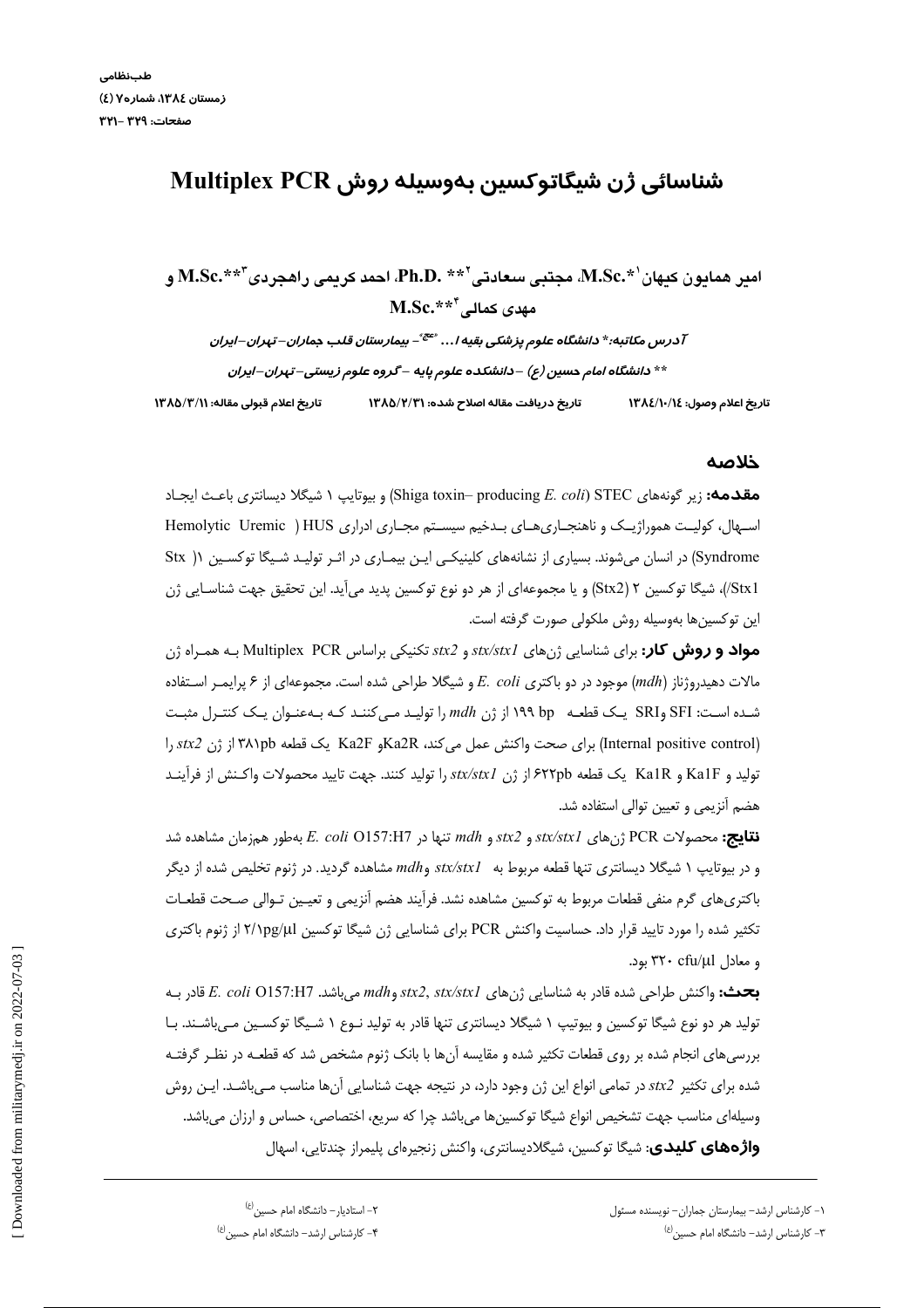#### مقدمه

شیگاتوکسین و توکسینهای شبیه شیگا (وروتوکسینها) متعلق به خانواده بزرگی از توکسینهای باکتریایی و گیاهی هستند که طی یک روند بیولوژیک باعث مرگ سلولها میشوند. این توکسینها ابتدا از طریق یک رسپتور گلیکولیپیدی بهنام Gb3 به سطح سلول متصل شده و سپس طی پدیده اندوسیتوز وارد سلول شده و طی یک روند آنزیمی با خارج کردن یک آدنین از 28S r RNA بخش 60S ریبوزوم فرآیند سنتز پروتئین را در سلول مهار کرده و باعث مرگ سلول می شوند. [۱۴ و ۲۱] شیگاتوکسین (Stx) توسط شیگلا دیسانتری تولید می شود و شدت بیماری حاصل از این باکتری را افزایش میدهد، در حالی که توکسینهای شبیه شیگا که تا اندازهای با شیگا توکسین تفاوت دارند توسط نژادهایی از  $E.$  Coli ترشح می شوند [۱۱]. علاوه بر باکتری (STEC) E. coli که قادر به تولید ورو توکسینها میباشد، برخی از انتروباکتریاسهها نيز نظير انتروباكتر كلوكئي (Enterobacter cloacae)، سيتروباكتر فروندى (Citrobacter freundii)، أئروموناس هيدروفيلا (Aeromonas hydrophila)، أئروموناس كاوئي (Aeromonas caviae) نيز قادر به توليد اين توكسينها هستند[۲۴ و ۲۱]. ژنهای شیگا توکسین در E. coli و نیز در شیگلاسونئی عموماً در فاژهای خاص قرار دارند [۲۴، ۱۹، ۱۷ و stx, stxl, المختلفي از اين توكسين ازجمله: .stx, stxl و stx2c, stx2c, stx2d, stx2e و stx2f شناسايي شدهاند [۴، ۶، ۲۴، ۲۲، ۲۳، ۲۵]. باکتریهای تولید کننده وروتوکسین مهم ترین عامل تولید HUS میباشند که اغلب در کودکان و افراد مسن مشاهده میشوند و حتی در کشورهای توسعه یافته مشکلات حادی را برای سلامت عمومی پدید میآورند، بنابراین افزایش اطلاعات پیرامون این توکسینها و واکنشهای آنها با انواع سلولها میتواند در درمان عفونت مؤثر باشد [۱۶]. تاکنون روش های متعددی جهت شناسایی شیگاتوکسین و یا ژن مربوط PCR ,Tissue culture cytotoxicity assay, : به آن شامل: ELISA, Revers passive latex agglutination, Hybridization ارايه شده است [۱۶].

در سال ۱۹۸۹ H. Karch و T. Meyer از تكنيك PCR جهت شناسایی ژنهای شیگاتوکسین استفاده کردند. این محققین از یک جفت پرایمر جهت شناسایی ژنهای مختلف شیگا توکسین یعنی استفاده كردند. در ضمن جهت شناسايي محصول stx2, stx/stx1 PCR از ژل الکتروفورز و رنگآمیزی DNA با اتیدیوم بروماید استفاده كردند كه سادهترين روش شناسايي جهت محصولات PCR میباشد. جهت تأئید محصولات PCR نیز از دو پروب الیگونوکلئوتیدی ۲۰bp که مکمل آنها در درون قطعات تکثیر شده قرار دارد بهره بردند. [١٢]

با توجه به این که این توکسین دارای تنوع ژنتیکی است شناسایی آن طی یک واکنش PCR کار مشکلی خواهد بود، به همین دلیل محققین درصدد برآمدند تا با بررسی توالی ژن انواع شیگا توکسین نسبت به طراحی پرایمرهایی که بتوانند بهوسیله آنها انواع این توکسین را مورد شناسایی قرار دهند، اقدام کنند. از آنجایی که باکتری های تولید کننده این توکسین در اغلب موارد دارای فاکتورهای ویرولانس دیگری نیز میباشند محققین سعی کردند با طراحی واکنش های Multiplex PCR علاوه بر شناسایی شیگاتوکسین، دیگر عوامل حدت زا را نیز مورد شناسایی قرار دهند. [۱۶]

در این مطالعه یک واکنش Multiplex PCR طراحی شده که در آن از دو جفت پرایمر جهت شناسایی انواع ژن شیگاتوکسین جدای از تفاوتهایی که از نظر توالی با یکدیگر دارند استفاده شده است. همچنین از یک جفت پرایمر جهت تکثیرقطعهای از ژن مالات دهیدروژناز (mdh) که در ارگانیسمهای مولد این توکسین وجود دارد به عنوان كنترل مثبت داخلى استفاده شده است.

# مواد و روش کار

باکتری ها و محیطهای کشت مورد استفاده: باکتری های مورد استفاده در این مطالعه عبارتند از:

Shigella dysenteriae (biotype: 1, 4, 7, 8), Shigella flexneri (biotype 2a), Shigella sonnei, Shigella boydii,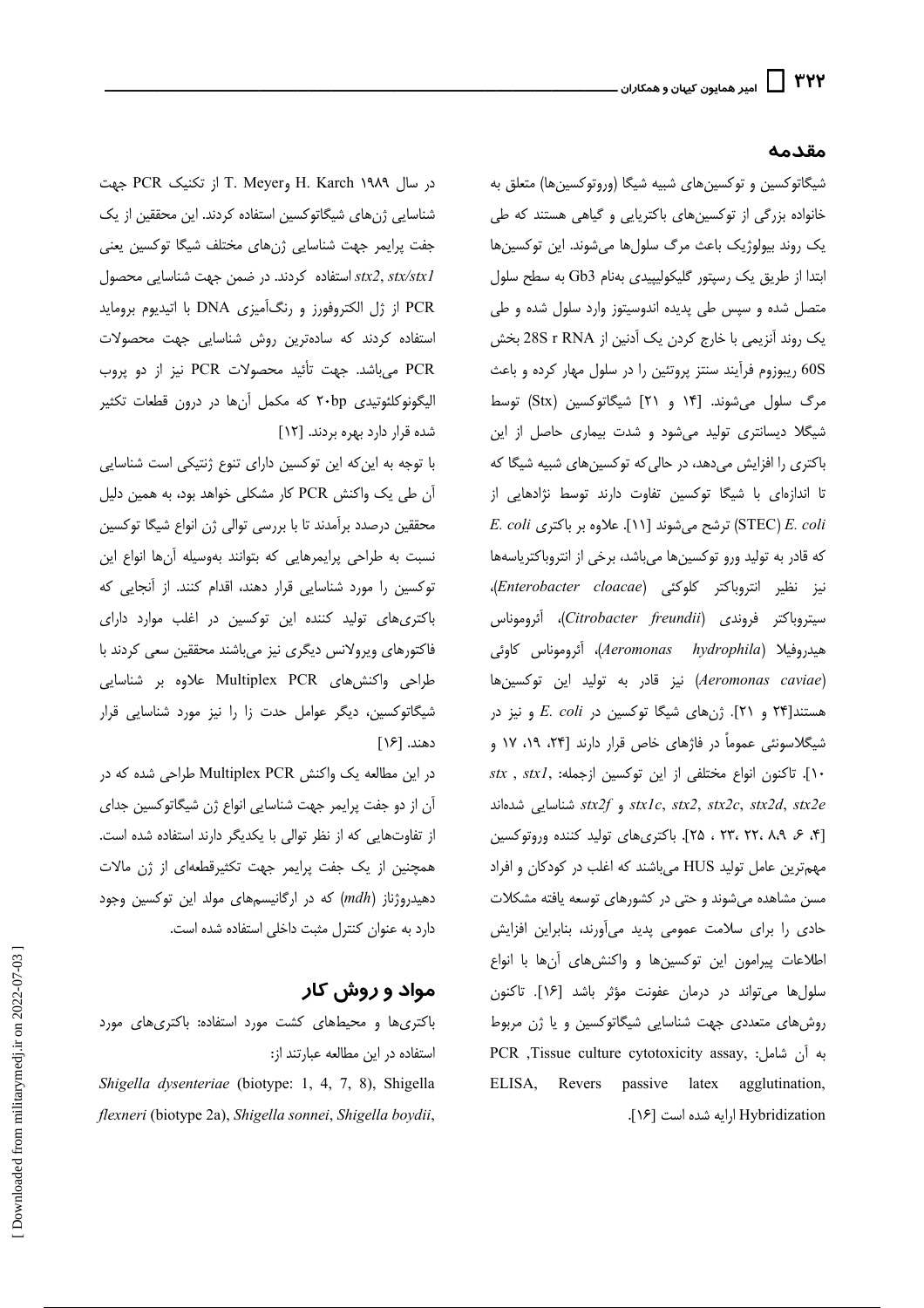کشت باکتری های مورد مطالعه به مدت ۵ دقیقه در ۵۰۰۰rpm سانتریفوژ شد و رسوب (Pellet) حاصل در ۵۶۷ میکرولیتر بافر ۳۰ میکرولیتر بافر ۳۰ ،(10 mM Tris HCl, 10mM EDTA) TE Proteinase K (20 mg/ml) و۳ میکرولیتر آنزیم حل شده و به مدت ٣ ساعت در دمای ٣٧ درجه سانتی گراد نگهداری شد. به مخلوط حاصل ۱۰۰ میکرولیتر نمک NaCl ۵ مولار و ۸۰ میکرولیتر محلول CTAB/NaCl (۴/۱ گرم NaCl، ۱۰ گرم CTAB و ۸۰ میلی لیتر DDW) اضافه و به مدت ۱۵ دقیقه دردمای ۶۵ درجه سانتی گراد نگهداری شد. سپس به مخلوط حاصل ٧٨٠ ميكروليتر مخلوط كلروفرم \_ ايزوآميل الكل (به نسبت ٢۴ كلروفرم و ١ ايزوآميل الكل) اضافه و پس از تكان دادن به مدت ۲۵ دقیقه در ۲۵۰۰rpmسانتریفوژ شد. محلول رویی به تیوب دیگری منتقل گردید و هم حجم آن مخلوط فنل ـ کلروفرم ـ ايزوآميل الكل (١/٢۴/٢۵) اضافه شد و پس از سانتريفوژ ٢۵ دقیقهای در ۲۵۰۰ ۲۵۰۰، عمل ترسیب DNA بهوسیله ایزوپروپانول و اتانول ۷۰ درصد در دمای منهای ۲۰ درجه سانتی گراد انجام گرفت و در نهایتDNA حاصل در ۱۰۰میکرولیتر بافر PH=8 ) TE و ۳ میکرولیتر آنزیم Rnase A حل شد[ ۲۰]. اندازهگیری غلظت DNA ژنومیک تخلیص شده: برای این منظـور از دستگاه UV spectrophotometer ساخت شرکت Techne استفاده شد. برای اندازهگیری میزان جذب نمونـه DNA ژنومیـک از ژنـوم تخلـیص شـده، میـزان جـذب نمونـه ژنومیـک در طـول موج ۲۶۰nm (طول موج قابل جذب براي DNA) مورد بررسي قرار گرفت. پس از انـدازهگیـری OD, غلظـت DNA از رابطـه زیـر محاسبه شد:

**نكته:** عدد ۵۰ در رابطه بالا ضريب ثابت م<sub>حى</sub>باشـد و در حقيقـت نشان دهنده غلظت یک نمونه DNA بر حسب ng/µl مــ, باشـد، زمانی که میزان جذب آن نمونه در ۲۶۰nm برابر یک باشد. واكنش زنجيرهاي پليمراز (PCR): براي انجام فرآيند PCR، ۰/۵ میکرولیتر از DNA تخلیص شده باکتری E. coli O157:H7 (با غلظت ۲۱۰ng/µl) و ۴ باکتری شیگلا دیسانتری (بیوتایپهای ۷، ۰۴ ( و ۸) با ۲۴/۵ میکرولیتر از دیگر اجزا واکنش PCR مخلوط

Salmonella paratyphi C, Vibrio cholerae (strain: ogava and inaba), E. coli (serotype O157:H7)

بيوتايپ ١ شيگلاديسانتري با شناسه بينالمللي RITCC1875 از دانشکده پزشکی دانشگاه تربیت مدرس و ۱۰ باکتری دیگر از آزمایشگاه رفرانس ایران تهیه گردید. جهت رشد باکتریها از محیط مایع TSB و گرمادهی در دمای ۳۷ درجه سانتیگراد به مدت ١٢ ساعت استفاده شد. جهت شناسایی گونه باکتریها ازروش ارايه شده توسط.Collee, J.G و همكارانش استفاده شد [۵].

پرایمرهای مورد استفاده: سه جفت پرایمر ارایه شده از طرف سایت اینترنتی بنام www.stechome.com جهت تشخیص ژن شیگاتوکسین انتخاب شد. دو جفت پرایمر جهت تکثیر قطعات و یک جفت پرایمر جهت تکثیر قطعه کنترل مثبت stx2, stxl داخلی مورد استفاده قرار گرفت که عبارتند از:

(SFI): 5-CTA-ACC-CGG-TTA-ACA-CCA-CAG-T-3 (SRI): 5-GGA-AGA-ATG-ACA-CCA-GAG-T-3 (Ka1F): 5-GGG-ATA-GAT-CCA-GAG-GAA-GG-3 (Ka1R): 5-CCG-GAC-ACA-TAG-AAG-GAA-ACT-C-3 (Ka2F): 5-CTG-GCG-TTA-ATG-GAG-TTC-AG-3 (Ka2R): 5-CCT-GTC-GCC-AGT-TAT-CTG-AC-3 پرایمرهای (SFI) و (SRI) قطعهای به طول ۱۹۹bp را تکثیر خواهند کرد که این قطعه مربوط به ژن آنزیم مالات دهیدروژناز می باشد و به عنوان کنترل مثبت داخلی از آن استفاده شده است. پرایمرهای (Ka1R) و(Ka1F) قطعهای به طول ۶۲۲bp را تکثیر نموده که مربوط به ژن stx/stx1 است وپرایمرهای (Ka2F) و (Ka2R) قطعهای به طول ۳۸۱bp را تکثیر نموده که مربوط به  $f(x)$ ژن stx2 میباشد. برای بررسی خصوصیات این قطعات و پرایمرها از نرم افزارهای مولکولی DNASIS,BLAST,Oligo استفاده شد. پس از بررسی و تأئید خصوصیات، پرایمرها توسط دو شرکت MWG ألعان وDNA Technology AIS دانعارك ساخته شدند.

**تخلیص ژنوم:** برای استخراج و تخلیص DNA ژنومیک از با (Cetyltrimethylammonium bromide) CTAB) با کمی تغییرات استفاده شد. برای این منظور۱/۵ میلی لیتر از محیط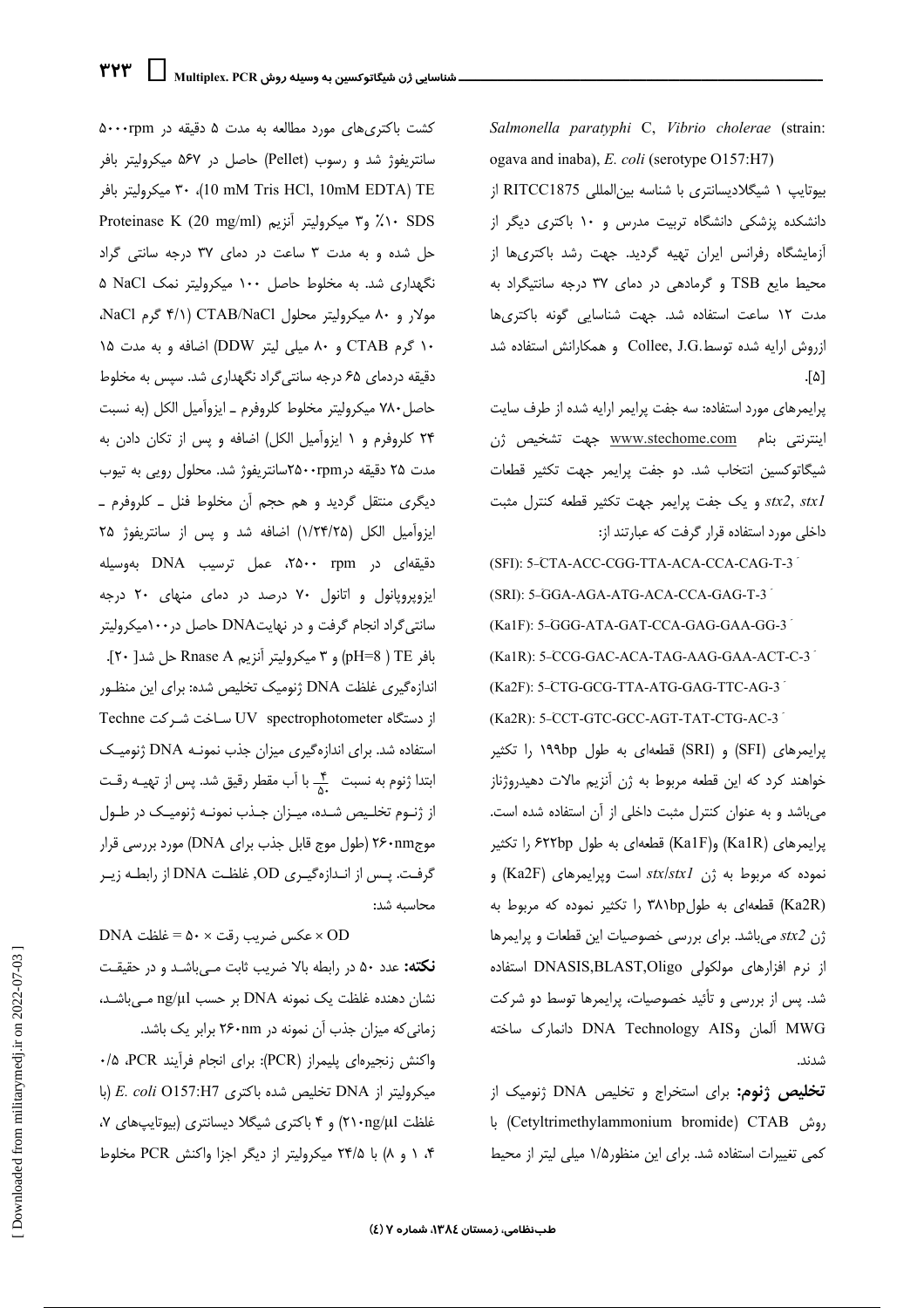شد. این اجزا عبارتند از: ۱ میکرولیتر از هر یک از پرایمرها با غلظت pmol/µl ۵ (در مجموع۶ میکرولیتر)،

١ ميكروليتر از مخلوط dNTP با غلظت mM ٢/٨، ٢/٥ میکرولیتر MgCl2 با غلظت ۰۱۰mM۱ میکرولیتر از

۱۰/۹ ، ۱۰/۹ میکرولیتر آب مقطر استریل (DDW) و ۰/۳ میکرولیتر آنزیم Taq DNA polymerase (5unit/µl). برنامه PCR شامل یک مرحله واسرشت در دمای ۹۵ درجه سانتی گراد به مدت ۵ دقیقه، ۲۰ چرخه تکثیر DNA (۹۵ درجه سانتی گراد ١ دقیقه، ۶۰ درجه سانتیگراد ١ دقیقه، ٧٢ درجه سانتی گراد ١ دقیقه) و یک مرحله نهایی در دمای ٧٢ درجه سانتي گراد به مدت ۵ دقيقه بود. پس از انجام واكنش ۵ ميكروليتر از محصولات واکنش به همراه یک میکرولیتر محلول رنگ زا (Loading buffer) توسط ژل آگارز ۲ درصد به مدت ۲۰ دقیقه تحت تاثير ولتاژ ١٠٠ الكتروفورز شد.

تاييد محصولات واكنش: براي اين منظور هم از هضم آنزيمي .<br>محصولات واکنش توسط آنزیمهای محدود کننده و هم تعیین توالی استفاده شد. پس از بررسی توالی سه قطعه مورد انتظار توسط نرم افزار DNASIS سه آنزیم Hind III برای هضم قطعه Hae III stx/stxl برای هضم قطعه stx2 و EcoR V برای هضم قطعه کنترل داخلی در نظر گرفته شدند. پس از تکثیر هر یک از قطعات به صورت مجزا، ۶ میکرولیتر از آنها توسط ۱ میکرولیتر از آنزیم مربوطه به مدت ۳ ساعت در دمای ۳۷ درجه سانتیگراد مورد هضم قرار گرفت و محصول هضم آنزیمی توسط ژل آگارز ۲/۵ درصد الکتروفورز شد.

بهمنظور تعیین توالی، ابتدا ۵۰ میکرولیتر از هر یک از قطعات تكثير شده توسط كيت تخليص محصول PCR شركت Fermentas تخلیص شد و فرآیند تعیین توالی توسط شرکت MWG ألمان انجام گرفت.

تعيين ميزان اختصاصي بودن واكنش PCR: براي اين منظور، واكنش PCR با ژنوم تخليص شده از ۱۰ باكترى خانواده انتروباكترياسه انجام شد. اين باكترىها عبارتند از:

Shigella dysenteriae (biotype: 1, 4, 7, 8), Shigella flexneri (biotype 2a), Shigella sonnei, Shigella boydii,

Salmonella paratyphi C, Vibrio cholerae (strain: ogava and inaba).

پس از انجام واکنش محصول با ژل اَگارز ۲٪ الکتروفورز شد. تعيين ميزان حساسيت واكنش PCR: ميزان حساسيت واكنش طراحی شده هم براساس میزان ژنوم تخلیص شده و هم براساس تعداد باكترى محاسبه گرديد. براى اين منظور ژنوم باكترى با غلظت ۲۱۰ $\mathsf{n}$ ۳۱ تا رقت ۱۰<sup>-۹ ت</sup>وسط بافر *E. coli* O157:H7 (pH=8) TEترقیق شد و برای تمامی رقتها واکنش PCR انجامTE شده و محصول واكنش توسط ژل آگارز ٢ درصد الكتروفورز گردىد.

برای محاسبه حساسیت واکنش بر اساس تعداد باکتری، پس از كشت باكترى در محيط LB و اندازهگيرى OD محيط كشت، ابتدا از محیط مورد نظر تا <sup>۱۰-</sup>۱۰ رقت تهیه کرده و برای تمامی رقتها واکنش PCR انجام شد و جهت محاسبه تعداد باکتری در هر رقت فرأيند شمارش باكترى (Colony count) انجام گرفت[٢٧].

## نتايج

اندازهگیری غلظت DNA ژنومیک تخلیص شده: پس از تخلیص DNA ژنومیک باکتری E. coli O157:H7 میزان جذب نوری آن در طول موج ۲۶۰ نانومتر اندازهگیری شد که حاصل آن عدد ۳۳۶/۰ بود و غلظت نهایی نمونه بر حسب ng/µl بهصورت زیر محاسبه شد:

 $\Delta \cdot \times \frac{\Delta^2}{f}$  x · /٣٣۶=٢١٠ ng/μl

واكنش PCR با DNA ژنوميك تخليص شده: پس از اتمام واكنش PCR با محصول ژنومیک ۵ باكترى شیگلا و E. coli و الكتروفورز أنها توسط ژل أكارز ٢درصد نتيجه واكنش مورد بررسی قرار گرفت (شکل ۱).

همان گونه که در شکل مشاهده می شود، هر سه قطعه مربوط به تكثير E. coli O157:H7 در مورد Control, stx2, stx/stx1 شدهاند (ستون ۲) و در مورد گونه شیگلادیسانتری تنها قطعه Control و stx/stx1 در بیوتایپ ١ این باکتری تکثیر شده (ستون ۶) و در سه بیوتایپ ۴٫۷٫۸ تنها قطعه Control تکثیر شده است كه تكثير قطعه كنترل دليلى بر صحت انجام واكنش مىباشد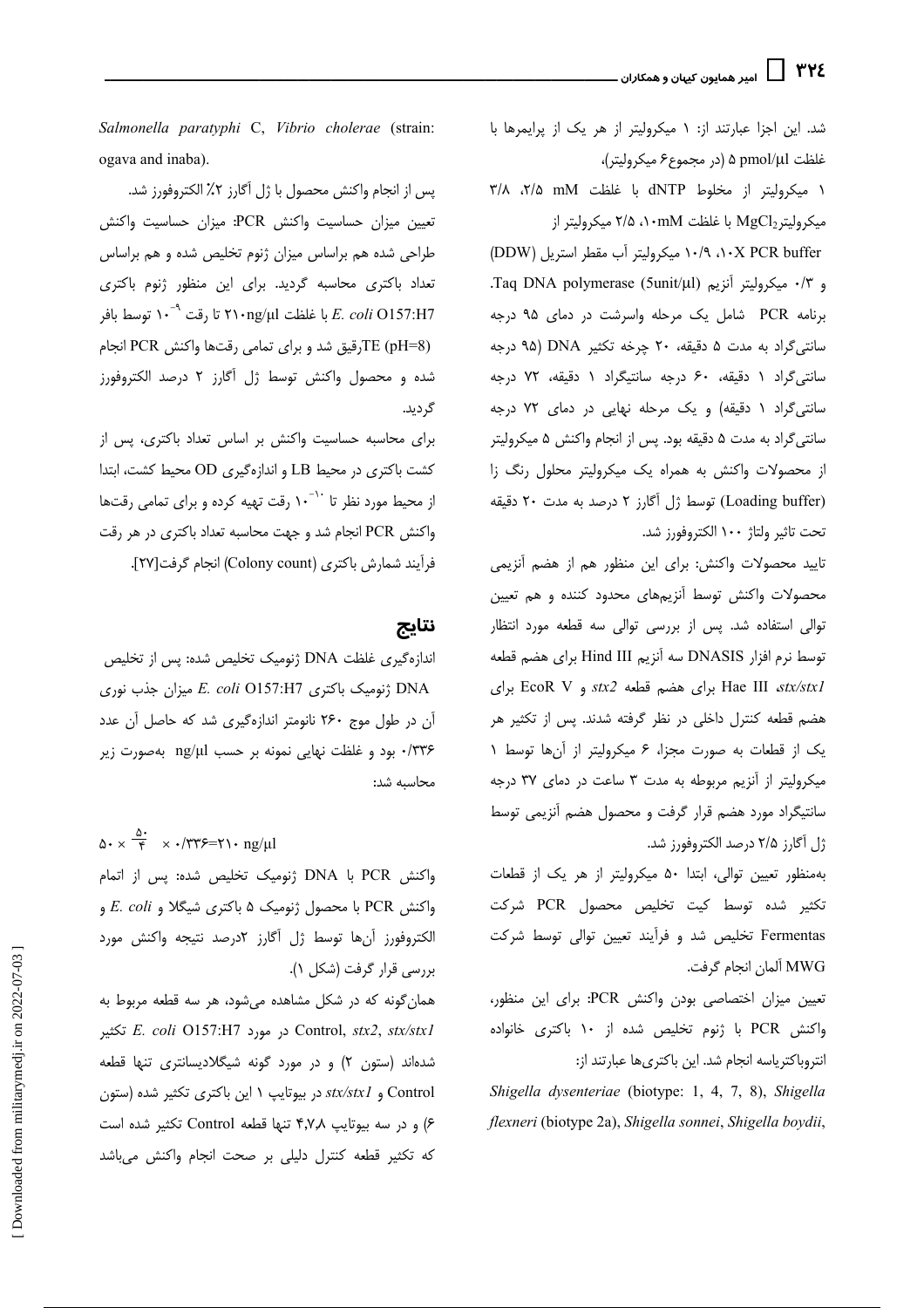(ستون ۵–۳). اندازه دقیق قطعات مورد نظر در شکل ۲ قابل  $E.$  coli با ژنوم PCR باشد که در آن محصول واکنش O157:H7 به همراه ماركر ۱۰۰bp الكتروفورز شده است.



## **شكل (:** واكنش PCR با محصول ژنوميك.

*E. coli* O157:H7 -٢ ،(pUC18-TaqI) Size marker -١، توليـد هـر سـه قطعه در این باکتری نشاندهنده این است که باکتری قادر به تولید هر دونوع شیگا توکسین میباشد، ۳- شیگلا دیسانتری (بیوتایپ ۴٫(۴- شیگلا دیسانتری (بیوتایپ ۷)، ۵- شیگلا دیسانتری (بیوتایپ ۸)، ۶- شیگلا دیسانتری (بیوتایپ ١)،( تولید قطعه ۶۲۲bp در این باکتری نشاندهنده این است که باکتری تنها قادر به تولید Stx/Stx1 میباشد).



شكل ٢: واكنش PCR با محصول ژنوميك 1− E.coli 0157:H7 −٢. اندازه دقيق هر سه قطعه. E.coli 0157:H7 →۲. مورد نظر در این شکل قابل مشاهده میباشد.



#### **شكل ٣:** برش آنزيمي محصولات PCR

١-Size marker، ٢- قطعات حاصل از برش آنزيمي Stx1، ٣- قطعـات حاصـل از بـرش آنزيمـي Stx2. ۴- قطعـات حاصـل از بـرش آنزيمـي Control. با توجه به نزدیک بودن اندازهها، دو قطعه به صورت یک بانـد مشاهده مے شوند.

تاييد محصولات PCR: يس از بررسي قطعات تكثير شـده توسـط نرم افزار DNASIS ، سه آنزیم Hae III ،Hind III و EcoR V جهت هضم این قطعات در نظر گرفته شد که پس از انجام هضم آنزیمی برروی هر یک از قطعات نتایج حاصل از آن در شکل ۳ مشاهده می شود.



## شكل ۴: تعيين specificity واكنش PCR

۱- E.coli 0157:H7 (به عنوان ماركر و كنترل مثبت)، ۲- شيگلا ديسانترى (بیوتایپ ۴)، ۳- شیگلا دیسانتری (بیوتایپ ۷)، ۴- شیگلا دیسانتری (بیوتایپ ۸)، ۵–∙شیگلا فلکسنری (بیوتایپ 2a)، ۶– شیگلا سونئی، ۷– شیگلا بوئیدی، ٨– ويبريوكلرا (سروتيپ اگاوا)، ٩– ويبريو كلرا(سـروتيپ اينابـا)، ٦٠– سـالمونا یا, اتیفی C.

در ستونV-۲ تنها قطعه mdh توليد شده است .اين باكترىها قـادر بـه توليـد توکسین نمیباشند. سه باکتری دیگر نیز علاوه بر عـدم تولیـد توکسـین فاقـد قطعه mdh می باشند. وجـود بانـد اضـافی در زیـر قطعـه ۱۹۹bp مربـوط بـه پرایمرها و dNTP استفاده نشده در واکنش میباشد.

آنزیم Hind III قطعه stxl را در جایگاه ۳۳۵ مورد برش قرار داده که در نتیجه این فرایند دو قطعه ۲۸۷ bp و ۳۳۵ pp ایجاد شده است (ستون ٢). آنزيم Hae III نيز قطعه stx2 را در جايگاه ٢٨٨ برش داده که دو قطعه ۹۳ bp و ۲۸۸ bp ایجاد شده است (ستون٣) و آنزيم EcoR V نيز قطعه كنترل را در جايگاه ٩۶ مورد برش قرار داده که دو قطعه bp و ۹۶ ۱۰۳ ایجاد شده است و این دو قطعه به دلیل این که تقریباً هم اندازه هستند در ژل آگارز به صورت یک باند واحد مشاهده می شوند (ستون ۴).

تعيين توالى قطعات تكثير شده و مقايسه نتايج حاصل از آن با توالی قطعات که از بانک ژنوم استخراج شده بود صحت قطعات تكثير شده را تاييد كرد.توالي اين قطعات به صورت زير مىباشد: stx/stx1 PCR product:(622 bp)

gggatagatccagaggaagggcggtttaataatctacggcttattgttgaa cgaaataatttatatgtgacaggatttgttaacaggacaaataatgttttttato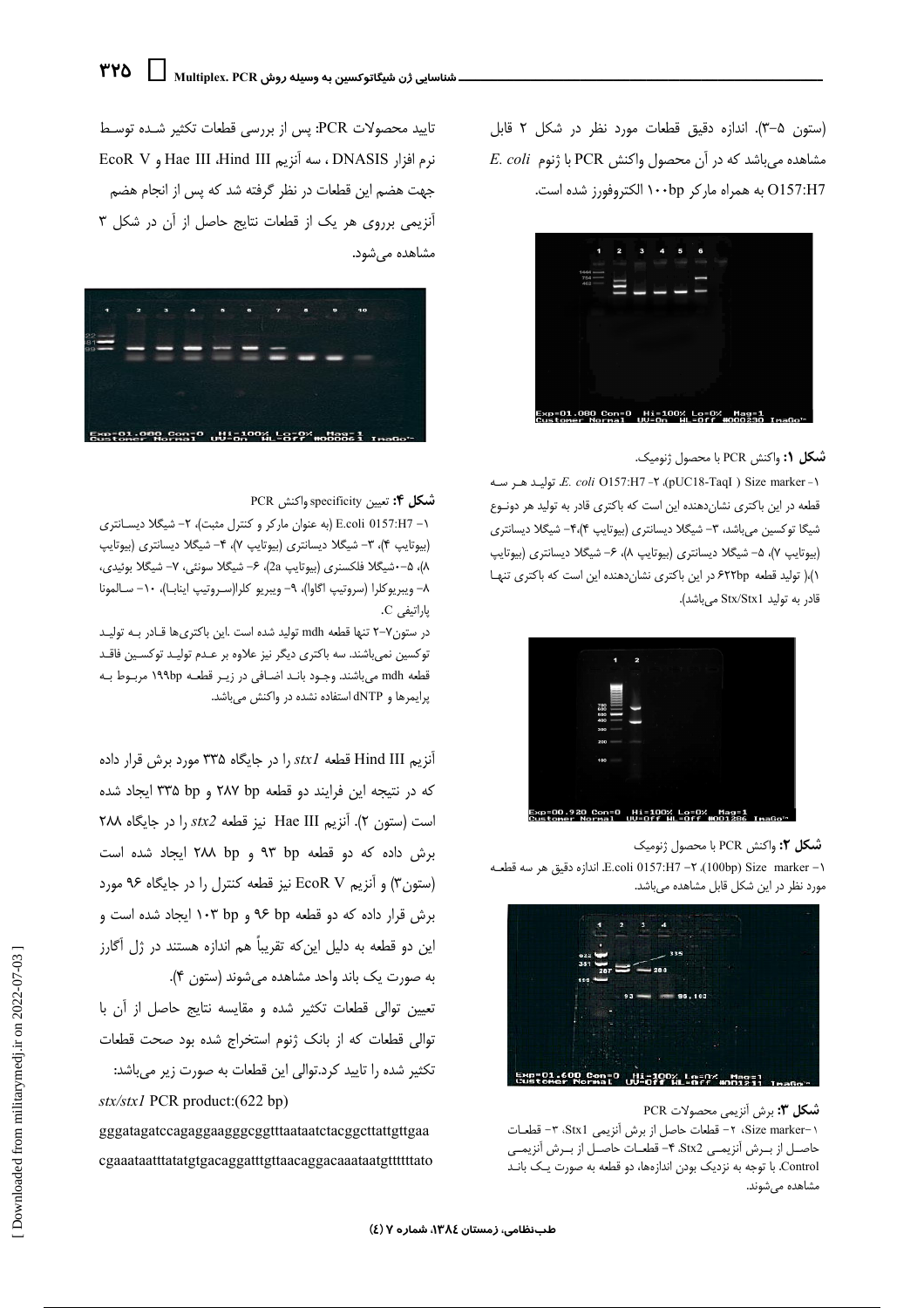

**شکل ۶:** تعیین حساسیت بر حسب تعداد باکتری<br>۱–مارکر، ۲– رقت ۱۰-۲، ۳– رقت <sup>۲</sup>-۸۰، ۴– رقت <sup>۳</sup>-۸۰، ۵– رقت ۱<sup>۰–۲</sup>: تعداد باکتری در این رقت ۳۲۰cfu/µ۱ میباشد، ۶- رقت °-۱۰، ۷- رقت <sup>۶</sup>-۱۰ ٨- ,قت ٠-١، ٩- ,قت ٠-١، ٠١- ,قت ٠-١، ١١- ,قت ٠-١، ١١- ,قت ٠-١٠

ميزان اختصاصي بودن واكنش PCR: نتيجه حاصل از انجام واکنش PCR با ۹ باکتری دیگر از خانواده انتروباکتریاسه در شکل ۴ مشاهده می شود. همان گونه که در شکل مشاهده می شود سه قطعه مورد نظر تنها در E. coli 0157:H7 تكثير شدهاند (ستون ١) و در مورد ٩ باكترى ديگر، تنها در مورد ۶ نمونه اول كه از جنس شيگلا هستند قطعه كنترل تكثيرشده است (ستون ٧−٢) و در مورد سه باکتری دیگر این قطعه نیز تکثیر نشده است (ستون  $\cdot$  /  $-\lambda$ ).

 $E.$  coli (تنوم: PCR): پس از تهيه رقت از ژنوم: E. coli O157:H7 با غلظت ۲۱۰ng/μl و انجام واکنش برای هر یک از رقتها نتیجه حاصل از واکنش در شکل ۵ مشاهده می شود. همان *گ*ونه که در شکل مشاهده میشود، واکنش تا رقت <sup>۵</sup>-۱۰ از DNA ژنومیک انجام شده است (ستون ۶). با توجه به این که غلظت DNA ژنومیک در نمونه اولیه ۲۱۰ ng/µl بوده است، حساسیت واکنش برابر با ۲/۱pg/µl خواهد بود .پس از تهیه رقت از کشت باکتری در محیط LB و انجام واکنش برای هر یک از رقت ها نتیجه حاصل از آن در شکل ۶ مشاهده می شود. همان گونه که درشکل مشاهده میشود تکثیر قطعه مـورد نظـر تـا رقت ۱۰<sup>۰۳</sup> از محیط کشت باکتری انجام شده است (ستون ۴) کـه در این رقت تعداد باکتری برابر ۳۲۰ cfu/µl میباشد، کـه نشـان دهنده حساسیت واکنش بر حسب تعداد باکتری میباشد.

gctttgctgatttttcacatgttacctttccaggtacaacagcggttacattgtc tggtgacagtagctataccacgttacagcgtgttgcagggatoagtcgtac ggggatgcagataaatcgccattcgttgactacttcttatctggatttaatgte gcatagtggaacctoactgacgcagtctgtggcaagagcgatgttacggtt tgttactgtgacagctgaagctttacgttttcggcaaatacagaggggatttc gtacaacactggatgatctcagtgggcgttcttatgtaatgactgctgaaga tgttgatottacattgaactggggaaggttgagtagygtcctgcctgactat catggacaagactctgttegtgtaggaagaatttcttttggaagcattaatgc aattetgggaagegtggeattaataetgaattgtoateateatgeategega gttgccagaatggcatctgatgagtttccttctatgtgtccgg

 $stx2$  PCR product: (381bp)

ctggcgttaatggagttcagtggtaatacaatgaccagagatgcatecaga gcagttctgcgttttgtcactgtcacagcagaagccttacgcttcaggcaga tacagagagaatttcgteaggcactgtctgaaactgctcctgtgtatacgat gacgccgggagacgtggacctoactctgaactgggggggaatcagcaat gtgcttccggagtatcggggagaggatggtgtcagagtgggggagaatatc ctttaataatatatoagcgatactggggactgtggccgttatactgaattgcc atcatcaggggggcgcgttotgttcgcgccgtgaatgaagagagtcaacca gaatgtcagataactggcgacagg

mdh (Internal positive control) PCR product: (199 bp)

ctaacccggttaacaccacagttgcgattgctgctgaagtgctgaaaaaag ccggtgtttatgacaaaaacaaaetgttcggcgttaccacgctggatatcat tcgttccaacacttttgttgcggaactgaaaggcaaacagccaggcgaagt tgaagtgccggttattggcggtcactotggtgttaccattotgcc



شكل ۵: تعيين حساسيت بر حسب ميزان غلظت DNA ژنوميک ۱– مارکر، ۲– رقت ``۸۰، ۳)– رقت <sup>۲–</sup>۱۰، ۴– رقت <sup>۳–</sup>۸۰، ۵– رقت <sup>۴–</sup>۱۰ ۶– ,قت <sup>۵– ۱</sup>۰: غلظت DNA در این ,قت ۲/۱pg/µ1 می باشد<sup>.</sup> ۱۰- قت <sup>۶-</sup>۰۰، ۸- , قت <sup>۷-</sup>۰۰، ۹- , قت <sup>۸-۰</sup>۰، ۱۰- , قت <sup>۹-</sup>۰۰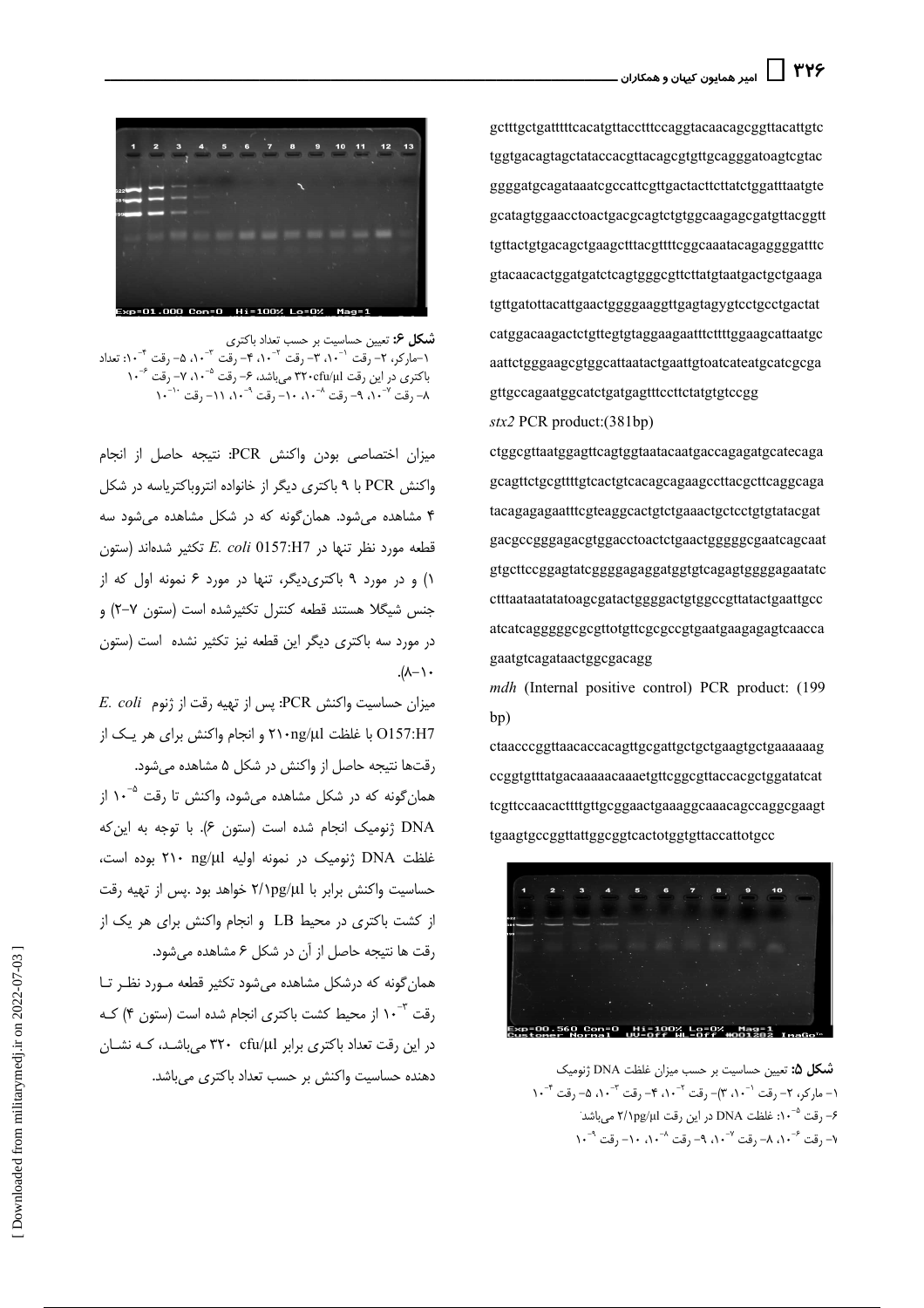## ىحث

شیگاتوکسین یکی از عوامل حدتزای تولید شده توسط شیگلا و E. coli می باشد که برای اولین بار در بیوتایپ ۱ شیگلا دیسانتری مورد شناسایی قرار گرفت که علاوه بر اثرات مخرب بر دستگاه گوارش خصوصاً روده از طریق خون به سیستم عصبی مرکزی نیز انتقال یافته و اثرات مخربی را بر روی این دستگاه وارد می کند [١۵]. محققین این توکسینها را به دو دسته عمده تقسیم می کنند: شیگا توکسین یا Stx که ژن آن stx نام دارد و منبع آن بیوتایپ ۱ شیگلا دیسانتری میباشد و توکسین شبیه شیگا یا Shiga like toxin یا SLT که خود به دو گروه Stx1 وStx2 تقسیم میشود  $E.~coli~0157:H7$  و اغلب زیرگونههای بیماریزای  $E.~coli~0157:H7$ آنرا توليد مي كنند[١۶].

تاکنون روشهای متعددی جهت شناسایی شیگاتوکسین و یا ژن مربوط به آن ارایه شده است. در روش تشخیص این توکسین بهوسیله کشت سلولی از سلولهایی که دارای گیرنده اختصاصی برای این توکسین هستند استفاده شده است [۱۶ و ۱۷]. اما این روش علیرغم حساسیت بسیار بالایی که در شناسایی توکسین دارد، دارای معایبی از جمله نیاز به زمان طولانی، صرف هزینه و زمان طولانی جهت فراهم کردن سلولهای اختصاصی و طولانی بودن مدت زمان دریافت پاسخ آزمایش میباشد، ضمن این که انجام این آزمایش نیازمند فضای ویژهای است که نمی توان آن را در تمامی آزمایشگاهها فراهم کرد. در روش الایزا از آنتیبادیهای مونوكلونال جهت شناسايي توكسين استفاده مي گردد [١۶]. اين روش نیز دارای حساسیت و سرعت بسیار بالایی است و انجام آن نیز تقریباً در هر آزمایشگاهی امکان پذیر میباشد، اما دارای محدودیتهایی از جمله عدم تفکیک بین انواع شیگاتوکسین و نیاز به آنتی بادی مونوکلونال ضدتوکسین می باشد، که تهیه و استفاده از آن به عنوان کیت آزمایشگاهی نیاز به صرف هزینه و زمان زیادی دارد. در روش RPLA نیز از آنتیبادیهای مونوکلونال متصل به ذرات لاتكس استفاده مى شود [١۶]. اين روش نيز از حساسيت بالایی در شناسایی توکسین و یا عامل مولد آن برخوردار است اما نیاز به آنتیبادی های مونوکلونال و زمان طولانی جهت تشخیص، آن را محدود می کند. روش دورگه سازی یک تکنیک مولکولی موثر و بسیار حساس در شناسایی دقیق و اختصاصی عوامل بیولوژیک بر پایه ساختار ژنتیکی آنها میباشد. این تکنیک بهطور موثری در شناسایی ژن انواع شیگاتوکسین استفاده شده است [۲،

١١ و ١٤] و هنوز نيز از آن بهعنوان يک عامل مکمل در روش های مولکولی جهت تایید محصولاتPCR استفاده می شود، اما این روش نیز علیرغم حساسیت و دقت فراوان دارای محدودیتهایی از جمله، خطرات ناشی از پروبهای رادیواکتیو مورد استفاده در روشهای اولیه آن، پیچیدگی، نیاز به زمان طولانی و عدم کارآیی آن در مورد تعداد زیاد نمونههای بالینی در آزمایشگاههای تشخیص طبی میباشد. اگرچه در حال حاضر با استفاده از یروبهای نشان دار شده با DIG خطرات ناشی از مواد راديواكتيو كاهش يافته است [١١].

تکنیک PCR که امروزه از آن بهطور وسیعی در مهندسی ژنتیک و تشخیص طیف گستردهای از عوامل بیولوژیک استفاده می شود یک روش بسیار اختصاصی و در عین حال حساس برای شناسـایی انواع ژنها و عوامل بیولوژیک میباشد. این تکنیک ضمن سادگی، محدودیتهای روشهای فوق|لذکر را ندارد و میتوان از آن بهطور گستردهای در آزمایشگاههـای تشـخیص طبـی جهـت شناسـایی عوامل بیماری;ا استفاده نمود. از این تکنیـک اولـین بـار در سـال ١٩٨٩ جهت شناسايي ژن شيگاتوكسين استفاده شد [١٢]. در اين مطالعه از یک جفت پرایمـر جهـت شناسـایی ژن شیگاتوکسـین استفاده شد. روش ارایه شده در آن سال دارای معایبی بود که شـامل پـایین بـودن Tm و عـدم کـارایی آن در شناسـایی انـواع شیگاتوکسین بود زیـرا پـس از سـال ۱۹۸۹ چنـد نـوع ژن شیگاتوکسین مورد شناسایی قرار گرفت که از نظر توالی با یکدیگر متفاوت میباشند. با توجه به مواردی که ذکر شد جهت شناسایی انواع شیگاتوکسین طراحی یک واکنش Multiplex PCR که در آن حداقل از دو جفت پرایم ر جهـت شناسـایی ژن شیگاتوکسـین استفاده شود مد نظر قرار گرفت.

یرایمرهای ارایه شده توسط T. A. Cebula و همکاران [۳] جهت شناسایی هر دو نوع ژن مناسب مهیباشـند. ضـمن ایـن کـه وجود یک قطعه کنترل مثبت داخلی می تواند بـه افـزایش دقـت و صحت انجام واكنش كمك فراواني كند. اما اين پرايمرها تنها قادر به شناسـایی ژن توکسـین در E. coli O157:H7 مــی باشـند. پرایمرهای ارایه شده توسط A. W. Paton و همکارش [۱۵] نیـز جهت شناسایی هر دو نوع توکسین مناسب میباشند، امـا انـدازه قطعات تولید شده کوچک بوده و جهت تفکیک آنهـا بـرروی ژل آگارز باید مدت زمان زیادی صرف کرد. ضمن این که جهت تعیـین گونه باکتری باید از واکنش دیگری استفاده نمود، چـرا کـه انـدازه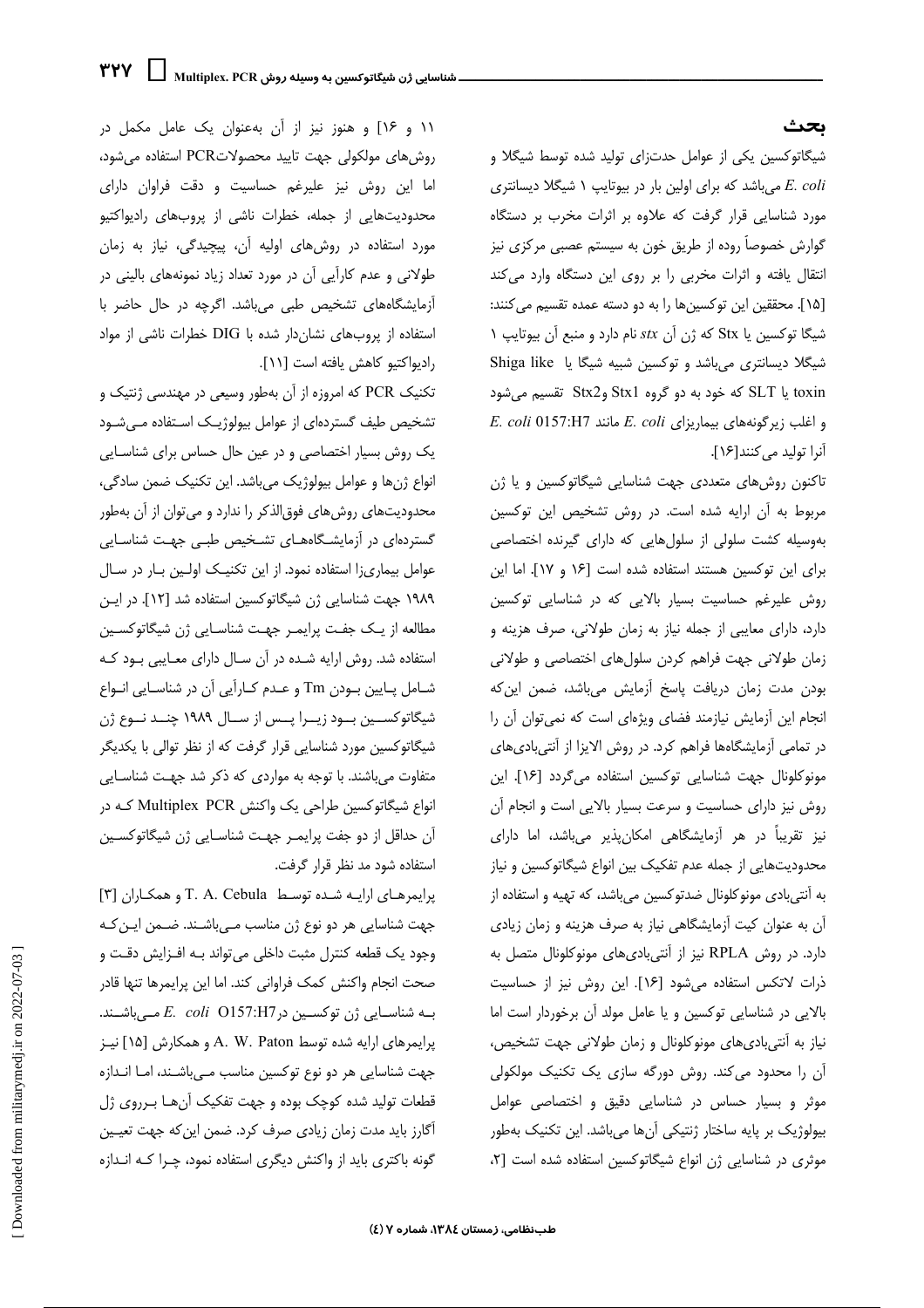قطعه كنترل مربوط بـه E. coli O157:H7 تنها ۴bp؟ با قطعـه تفاوت دارد و نمی توان محصولات واکنش را از هم تفکیک نمود. پرایمرهای ارایه شده توسط M. A. Pass و همکاران [۱۳] نيز قادر به شناسايي دو نوع توكسين مي باشند اما قطعـات حاصـل بهراحتی روی ژل آگارز از هم تفکیک نمیشوند و جهت شناسـایی نیز باید از یک جفت پرایمر دیگر استفاده نمود. پرایمرهای ارایه شده توسط S. D. Belanger و همکـاران [۱] نیـز توانـایی تفکیک دو نوع توکسین را دارا هستند اما بهعلت ایـن کـه قطعـات تکثیر شده از نظـر انـدازه بـه یکـدیگر نزدیـک هسـتند در نتیجـه تفکیک آنها برروی ژل آگارز مشکل خواهد بود. یک جفت پرایمر ارایه شده توسط D. Philpot و همکاران [۱۶] نیز برای جستجوی شیگاتوکسین در یک نمونه مناسب میباشد اما توانایی تفکیک بین انواع آن را دارا نمي باشند.

پرایمرهای مورد استفاده در این مطالعه تقریبا شـرایط لازم جهت شناسایی دو نوع توکسین را دارا میباشند چرا که بـا بررسـی هـای انجام شده و اطلاعات موجود در بانک ژنوم مشخص شد کـه ایـن پرایمرها قادر به تکثیر انواع ژن شیگاتوکسین میباشند، ضمن این کـه انـدازه قطعـات جهـت تفکیـک و هضـم آنزیمـي مناسـب می باشند. در ضمن وجود قطعه کنترل مثبت داخلی که مربوط بـه  $\hat{\tau}$ ژن مالات دهیدرژناز (mdh) میباشد نیز میتواند در اثبات صحت نتيجه آزمايش بسيار موثر باشد. با انجام واكـنش PCR مشخص شد که ژن شیگاتوکسین علاوهبر E. coli در چهار گونه شیگلا نیز موجود میباشد و از این نظر وجود این قطعه مـیتوانـد دلیلـی بـر وجود باكترى E. coli و شيگلا در يک نمونه باشد.

همـان طـور کـه مـی‹انـیم بـاکتریِهـای گـرم منفـی و خصوصـاً انتروباکتریاسهها دارای دیواره سلولی با ساختمان بسیار پیچیـدهای میباشند که ترکیبی از انواع لیپیدها، هیدراتهای کربن و پـروتئین میباشد. وجود چنین موادی در واکنش PCR میتوانـد بـهعنـوان مهار كننده واكنش عمل نمايد و موجب كاهش حساسيت واكـنش گردد. جهت حذف چنین موادی باید DNA موجود در باکتری قبل از استفاده در واکنش تخلیص گـردد. D. R. Pollard و همکـاران [۱۸] M. P. Jackson و همكــاران [۱۱] و G. Wang همكــاران [۲۶] از Tris ،SDS-lysozyme، گلـــوكز و EDTA جهت تخلیص DNA باکتری استفاده کردهاند و حساسیت واکنش

[Y] انجام شده S. M. Frank می باشـد. S. M. Frank و همكـاران نیز از حرارت دادن باکتری در دمای ١٠٠ درجه سانتی گراد جهت تخلیص ژنوم استفاده کردهاند که با این روش نیـز مهـار کننـدگان واكنش حذف نخواهند شـد. در تحقیـق ارایـه شـده بـا اسـتفاده از مادهای به نام CTAB به همراه NaCl غليظ (۵M) اين مهار کنندهها بهطور مؤثرتری از DNA جدا شـدهانـد کـه حاصـل ایـن فرآيند افزايش حساسيت واكنش تا حد ٢/١pg/μl از ژنوم تخليص شـده مــ باشـد. حساسـيت واكـنش بـر حسـب تعـداد بــاكترى ۳۲۰cfu/µ1 میباشد که حدود سه براب رحساسیت واکنش ارایـه شده توسط A. Paton و همکارش ۱۰۰۰cfu/μl میباشد. [۱۵] واكنش PCR اوليه با DNA ژنوميك استخراج شده از شيگلا ديسانتري (بيوتايب ١) و E. coli O157:H7 بـا موفقيت انجـام  $\xi$ گرفت. در مورد E. coli هر دو باند stx2, stx1 مشاهده شدند ک این مسأله نشان دهنده این است که باکتری قادر است هر دو نـوع توکسین را تولید نماید. در مورد بیوتایپ ۱ شـیگلا دیسـانتری نیـز تنها قطعه ۶۲۲bp تکثیر شده که این مسأله نیز با مقدماتی کـه در مورد باكترى بيان شد مطابقت دارد ضـمن ايـن كـه وجـود قطعـه كنترل داخلي دليل قاطعي بر صحت انجام واكنش و نـوع بـاكترى مورد استفاده می باشد.

با توجه به مواردی که ذکر شد می توان نتیجه گرفت کـه واکـنش طراحی شده چه از نظر حساسیت و چـه از نظـر اختصاصـی بـودن قابلیت شناسایی انواع ژن شیگاتوکسین را با موفقیت دارا است و مهتوان از این واکنش در شناسایی عوامل تولید کننده شیگاتوکسین در نمونههای بالینی استفاده کرد.

# تشكر و قدرداني

از تمامی اساتید، همکاران و دوسـتان در دانشـگاه امـام حسـین<sup>(ع)</sup>، دانشگاه علوم پزشکی بقیـه|...الاعظـم<sup>«عـج»</sup> و آزمایشـگاه رفـرانس ایران که در به نتیجه رسیدن این تحقیـق تـلاش فـراوان کردنـد، كمال تشكر را مى نماييم.